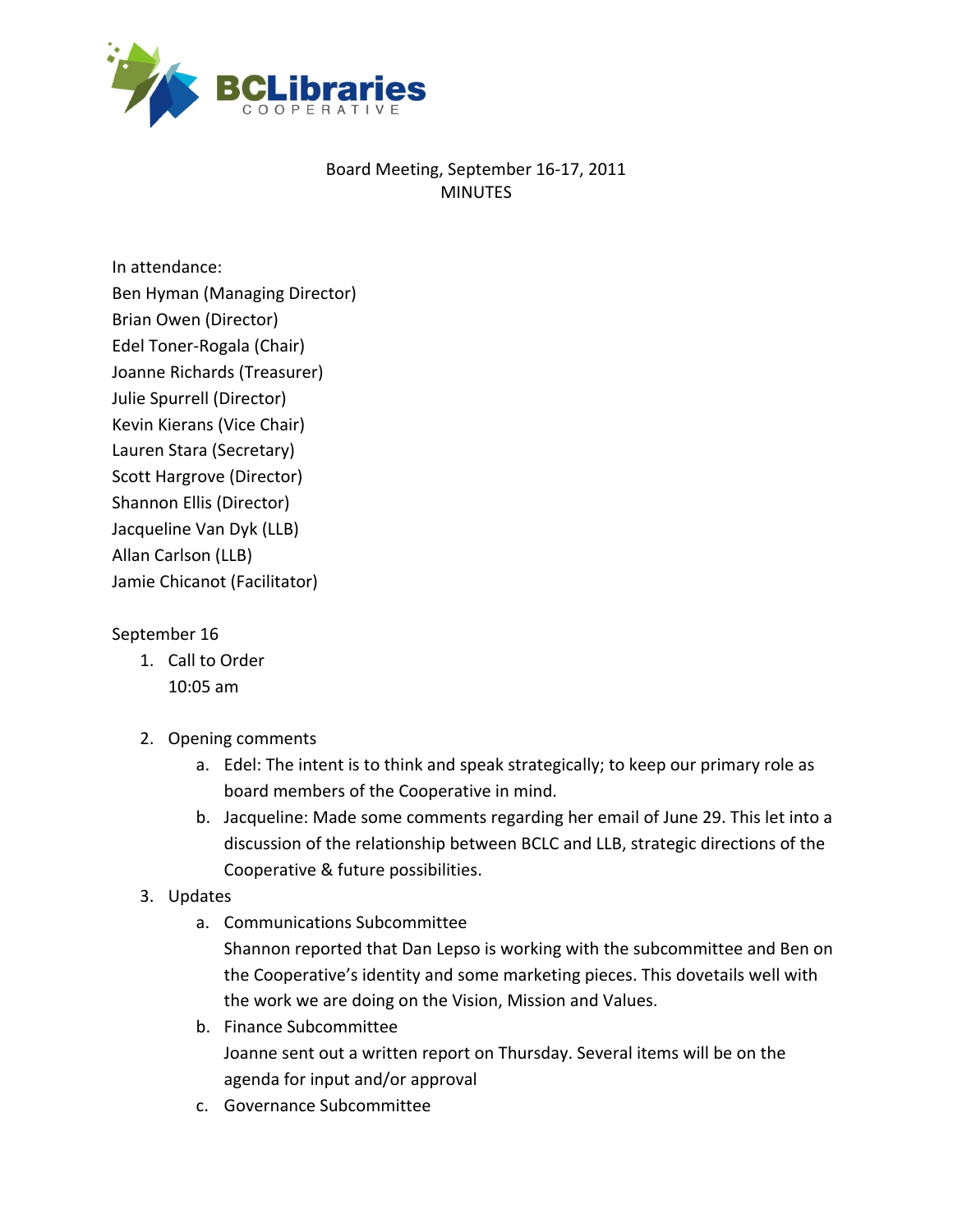Kevin reported that a Terms of Reference has been submitted. They have a governance review/plan in progress, working toward some possible adjustments to the SMA. They are also looking at relationships & authorities of the different levels of work within the Cooperative.

d. Personnel Subcommittee

Brian reported that a final version of the TOR has been submitted for approval. Ben prepared draft staffing plan, with the goal of looking at moving contractors over to employment. A later agenda item will discuss the process for Ben's probationary.

- e. Mission, Vision, Values Task Group Lauren outlined the revised list of values, which will be the basis for the mission & vision statements.
- f. Licensing Business Function Group
- g. Bibliocommons is their first priority now. The storage of data in the US is now resolved; Sitka sites have implemented a soft launch, surfacing an issue of borrowing history retention. A meeting of librarians with Canadian ebook publishers will be reported on.
- h. Sitka Business Function Group Melissa submitted a written report. A short discussion took place regarding the scope of BFG reports to the Board. Ben was asked to flag items for information or for discussion/decision making by the Board.
- i. Operations Ben reviewed the written summary of operational issues.

## 4. Vision/Mission/Values

A general discussion of the values, with ideas for the mission and vision statements, took place.

Meeting recessed at 3:56 pm.

Meeting reconvened on September 17, 9:03 am

## 5. Strategic Directions

Resuming the discussion of the Cooperative's vision, Edel asked Jacqueline to reiterate the province's historical vision of the project, and also Ben to articulate his as Managing **Director**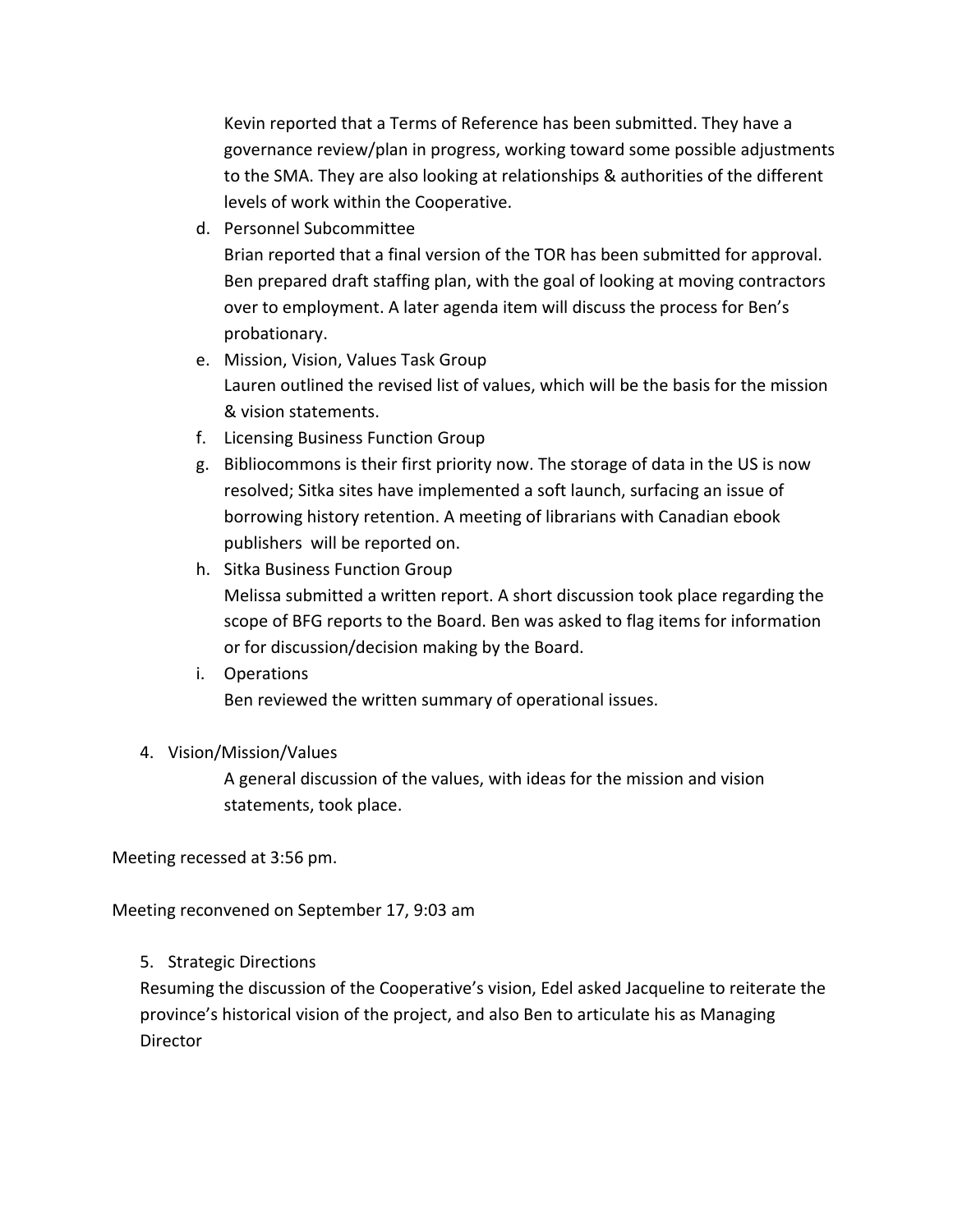JVD: the province's vision has always been to provide a seamless library system for BC. Anybody anywhere can have access to any library.

Ben: the Cooperative is already extra‐provincial, so it's no longer just BC: perhaps western Canada. Economies of scale. Better together. Keep the big picture in mind. Regions with strong networks will retain healthy public libraries.

Discussion of provincial, regional, federation, district and municipal roles in library support. Discussion of the role of Board members as champions of the coop & its services.

Major strategic directions or legs:

- Firm foundation / financial, governance, personnel; building membership
- Leveraging our success / new initiatives & innovation / external service provision / alternative revenue sources
- Demonstrating value to members / current BFGs and services
- Communicating our message / marketing & PR

#### **Break for subcommittee business:**

### **1. Finance Committee**

### **Hardship**

Hardship claim submitted by Fernie Heritage Library for Sitka recurring fee

- 1. The Board requirements:
- 2. FHL must send a balance sheet
- 3. Ben will communicate to them that this is giving them time to work toward the full fee

### **The Board approved the discount for one year by consensus.**

In future, libraries claiming hardship must explain extraordinary circumstances as part of the application process, as well as their plans for meeting the full fees in future **The Board approved this requirement by consensus**

### **2. Investment**

Investment of cash to earn interest: Joanne mad a motion that the board approve short term investments for no more than \$400k of cash reserves, as per the Finance Committee report.

Motion seconded by Shannon

**The Board approved the motion** 

Ben will investigate options for investment beyond the 60 days. **The Board empowered Ben to do this.**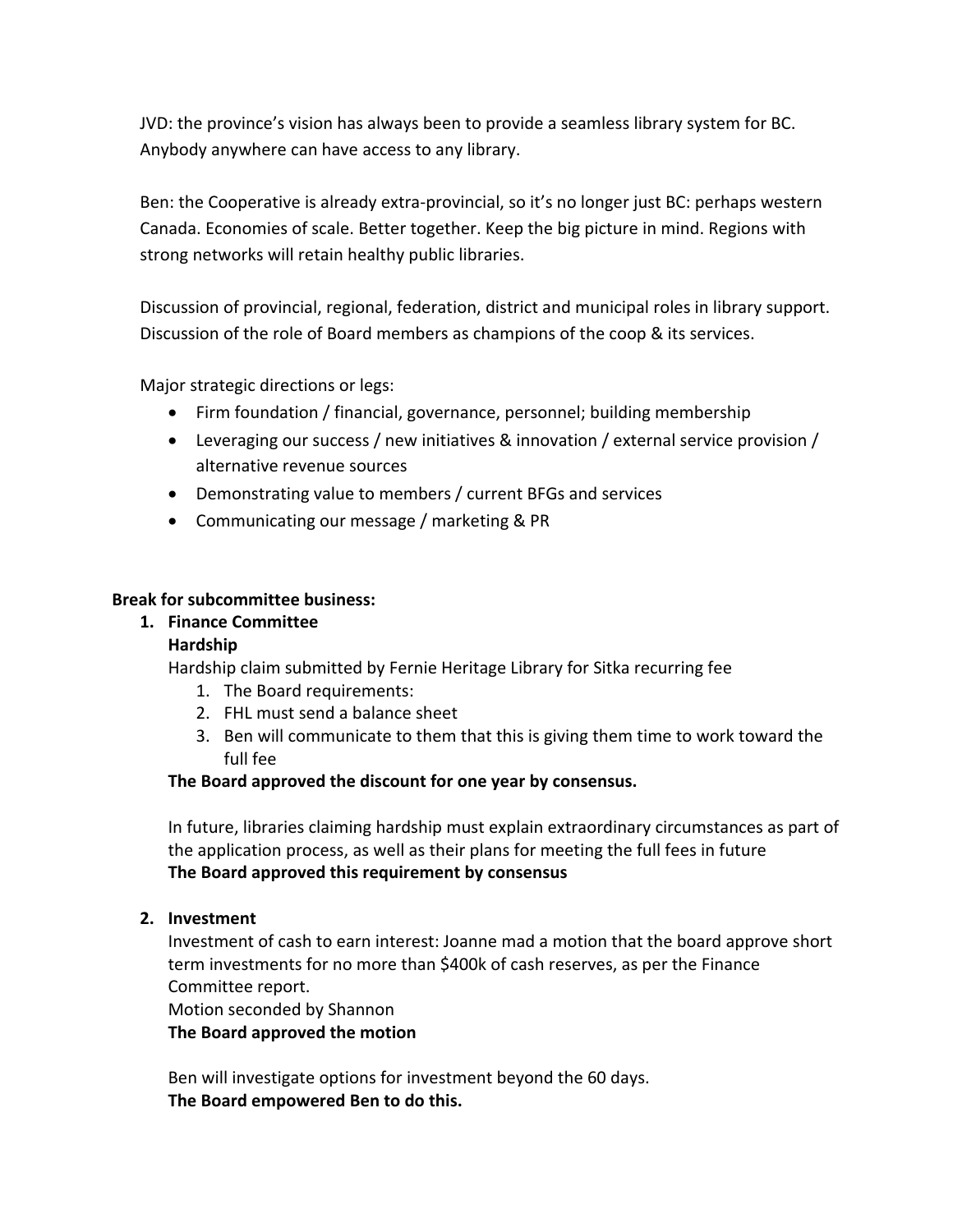Ben requested funds to cover membership in various professional organizations, such as the BCCA and the ALA, totalling \$1565.

## **The Board approved this request by consensus.**

The Sitka Team has entered into a contract to provide migration services to Equinox. This contract ends on December 31, 2011; the rate is more than cost recovery. Received for information.

## **3. Terms of Reference**

Terms of Reference for three subcommittees were submitted: Finance Personnel Governance **The Board endorsed all three documents by consensus.**

## **4. Personnel**

Edel set out the process for Ben's probationary review, which will take place on October 11, 2011 with Brian, Joanne, Edel and Ben

Each board member will be asked for feedback; Edel will compile and share the comments with the entire board including who said what. The subcommittee will use the comments as the basis for the review. In addition, Ben will respond to set questions.

Edel will document proceedings and Ben will be asked to sign off. If successful, he will move to the next pay grade & subsequently a 360 annual review. **The Board endorsed the process by consensus.**

# **Returning to the Strategic Directions:**

Major strategic directions or legs:

- Firm foundation / financial, governance, personnel; building membership
	- o Milestones document
	- o Charitable status
- Leveraging our success / new initiatives & innovation / external service provision / alternative revenue sources
	- o In 3 years, we will have/be/accomplish:
		- New business partnerships/relationships
		- New and expanded services
		- New market sectors

Possibilities include:

- o Bandwidth
- o Procurement
- o IT services
	- Consultants & specialists